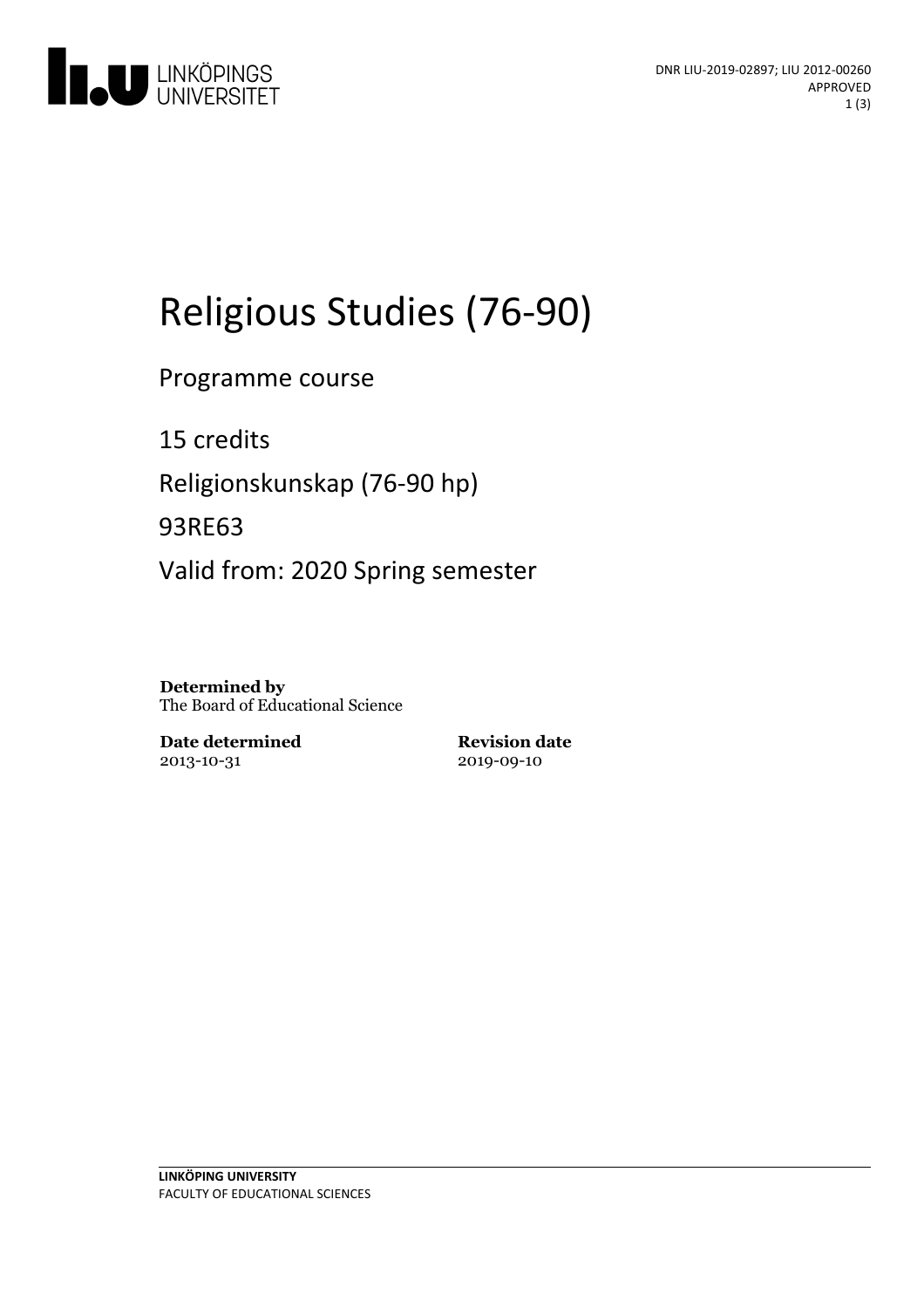# Main field of study

Religious Studies

Course level

First cycle

#### Advancement level

 $G<sub>2</sub>X$ 

### Course offered for

Secondary School Teacher Programme with a specialization in Teaching in the Upper-Secondary School

#### Examination

Applies to all courses regardless of grading scale.

Students failing an exam covering either the entire course or part of the course two times are entitled to have a new examiner appointed for the reexamination.

If the course has a three-graded grading scale (U - VG), following applies:

Students who have passed an examination may not retake it in order to improve their grades.

The following applies to courses that include a compulsory component:

If special circumstances prevail, and if it is possible with consideration of the nature of the compulsory component, the examiner may decide to replace the compulsory component with another equivalent component.

If the LiU coordinator for students with disabilities has granted a student the right to an adapted examination for <sup>a</sup> written examination in an examination hall, the student has the right to it. If the coordinator has instead recommended for the student an adapted examination or alternative form of examination, the examiner may grant this if the examiner assesses that it is possible, based on consideration of the course objectives.

#### Grades

Three-grade scale, U, G, VG